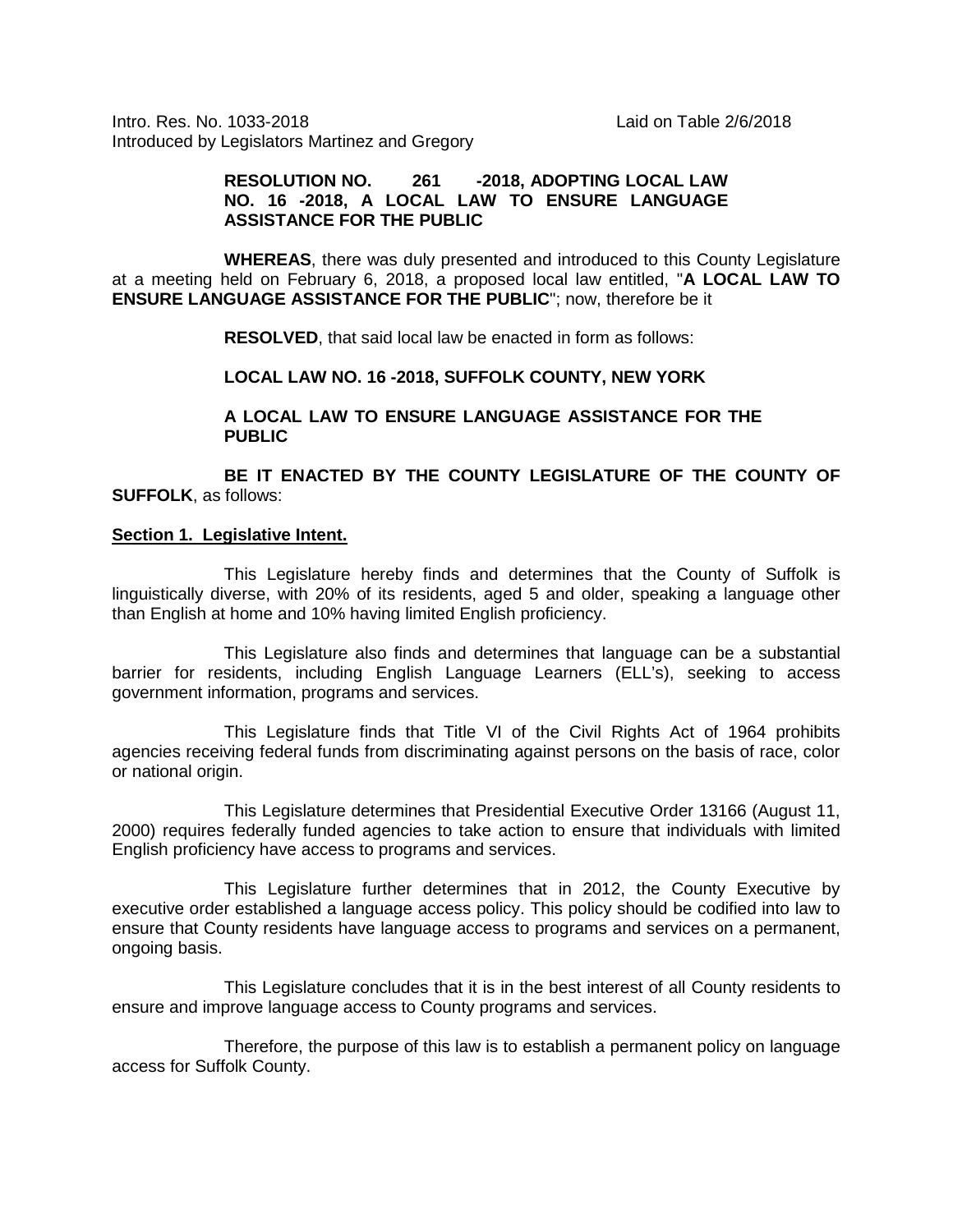# **Section 2. Definitions.**

As used in this law, the following terms shall have the meanings indicated:

"County Agency" – any agency, department, division or office of Suffolk County government which provides programs and/or services to the public.

"Direct Public Services" – services administered by an agency directly to program beneficiaries and/or participants.

"Vital Documents" – those documents most commonly distributed to the public that contain or elicit important and necessary information regarding the provision of basic County services.

## **Section 3. Language Access Requirements.**

- A. Any County agency that provides direct public services shall, in all relevant programs and services, competently translate vital documents, including but not limited to, forms and instructions provided to or completed by program participants and beneficiaries into the six most common non-English languages spoken by individuals with limited English proficiency in the County, based on United States census data, and relevant to services offered by the agency. Competent translation shall mean a trans-language rendition of a written message in which the translator comprehends the source language and can write comprehensively in the target language to convey the meaning intended in the source language. Online translation tools shall not be used for translating documents.
- B. Each County agency, in all relevant programs and services, shall provide competent interpretation services between the agency and an individual in his or her primary language with respect to the provision of services or benefits. Competent interpretation shall mean a trans-language rendition of a spoken message in which the interpreter comprehends the source language and can speak comprehensively in the target language to convey the meaning intended in the source language. The interpreter shall know relevant terminology and provide accurate interpretations by choosing equivalent expressions that convey the best matching and meaning to the source language and capture, to the greatest extent possible, all nuances intended in the source material.
- C. Every County agency shall publish a language access plan that will reflect how the agency will comply with this law. Such plan shall be issued within 60 days of the effective date of this law and be updated biannually. County agencies will file their language access plans with the Clerk of the County Legislature who shall provide copies to each member of the Legislature. Each language access plan shall set forth, at a minimum, the following:
	- 1. When and by what means the agency will provide, or is already providing, language assistance services and how such services will be provided to hearing and vision-impaired residents.
	- 2. The titles of all available translated documents and the languages into which they have been translated.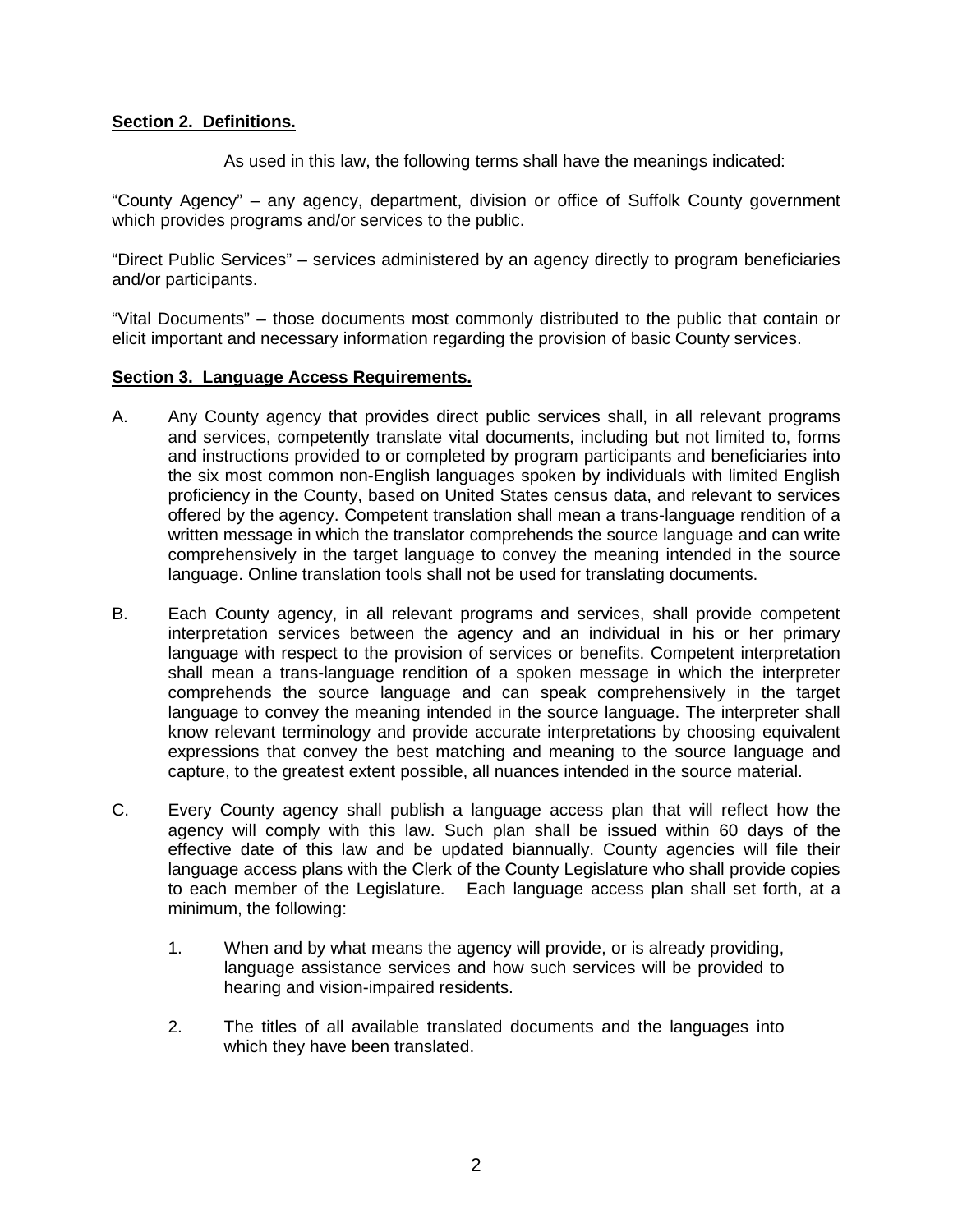- 3. The number of public contact positions in the agency and the number of fully bilingual employees in public contact positions and the languages they speak.
- 4. A uniform training plan for agency employees, including annual training on the language access policies and the provision of language assistance services as well as providing a procedure that allows employees to report issues and problems implementing the language access plan.
- 5. A plan for biannual internal monitoring of the agency's compliance with language access policies. This plan shall include feedback from the public, community groups and other stakeholders.
- 6. A plan of how the agency intends to notify the population of offered language assistance services.
- 7. A language access coordinator at the agency, who shall be publicly identified. The language access coordinator shall monitor the agency's compliance with this law by biannually collecting data on the provision of language assistance services, the availability of translated materials, whether signage is properly posted, and any other relevant matters.
- D. The language access coordinators shall meet on a regular basis and annually submit a written report to the County Legislature describing the actions taken by their agencies in the preceding year to implement their language access plans. This report will be submitted to the Legislature no later than April  $15<sup>th</sup>$  each year, beginning in 2020.
- E. Use of language services shall not be deemed by any County employee as a basis for inquiring into information related to an individual's immigration status or other personal attributes. No County employee shall inquire about or disclose confidential information, including, but not limited to, immigration status, unless such inquiry or disclosure is required by law.

# **Section 4. Applicability.**

This law shall apply to actions taken by County agencies occurring on or after the effective date of this law.

# **Section 5. Severability.**

If any clause, sentence, paragraph, subdivision, section, or part of this law or the application thereof to any person, individual, corporation, firm, partnership, entity, or circumstance shall be adjudged by any court of competent jurisdiction to be invalid or unconstitutional, such order or judgment shall not affect, impair, or invalidate the remainder thereof, but shall be confined in its operation to the clause, sentence, paragraph, subdivision, section, or part of this law, or in its application to the person, individual, corporation, firm, partnership, entity, or circumstance directly involved in the controversy in which such order or judgment shall be rendered.